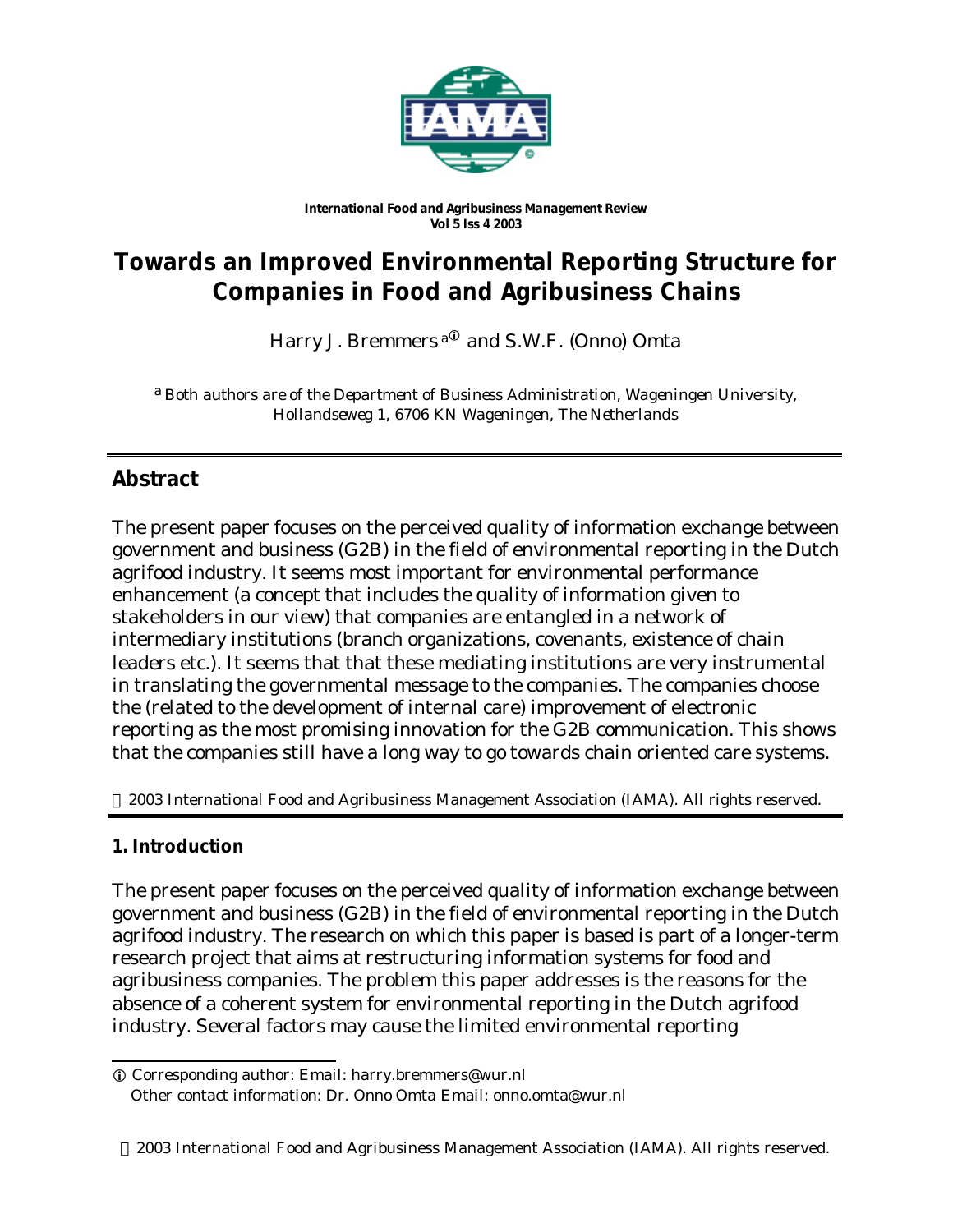performance of companies: top management's traditional view on (the importance of) environmental care and a negative attitude towards governmental legislation in combination with external circumstances (e.g. low profitability and absence of market growth; compare: Prakash 2001, Rowley 1997, Scallon&Sten 1996, Steger 1988). Central to our research is the stakeholder-theory (see, for instance: Clarkson 1995). According to Clarke (1999), the most important stakeholder for corporate environmental care systems is the government, but is the governmental policy decisive in what companies do? To Madsen and Ulhøy (2001), the companies' managers play a crucial role as mediators for stakeholder influence. The more managers are convinced of the profitability of environmental measures, the more they will be willing to adopt them ('pollution prevention pays', among others, Bremmers, Hagelaar & De Regt, 1996), and the more they will be willing to relay the company's environmental performance.

The Dutch government's policy is permissive towards companies that include environmental care systems in their organization. Environmental permits are given with more freedom to act, and a more goal-oriented attitude takes the place of a control-oriented attitude. We therefore hypothesize that the more companies look at governmental agencies as partners, the more they are willing to adhere to governmental goals and disclose environmental information.

The research questions addressed in this paper are: 1) What are the determining factors for environmental performance in the agrifood chains? 2) To what extent do role perception and information quality of governmental agencies determine the level of environmental performance, and 3) what devices should be implemented to improve environmental G2B performance?

# **2. Environmental care in the Netherlands**

The implementation of reporting duties in the Dutch environmental law system is strongly connected with the urge for improvement of environmental care (Compare: Rugman& Verbeke 1998). In the early eighties of the last century, several incidents and discoveries of environmental damage induced a discussion about the relationship of business activities and the natural environment. Over the years, more duties to 'take care' were included in environmental legislation (like in the Environmental Care Act (ECA, 1992). The ECA provides a legal framework for governmental agencies to plan and control environmental improvement. From the governmental plans, norms for environmental damages and improvement were (and are) derived. For a few years now, a limited number (250-350) of companies with severe dangers to the environment are obliged to publish an environmental report. One of the functions of the environmental report is to replace fragmented disclosure on environmental issues to the government (among others: Bremmers 1995). Environmental reporting duties enforce the development of an internal environmental care system (compare Gray 1993, Tosserams 1991). A complete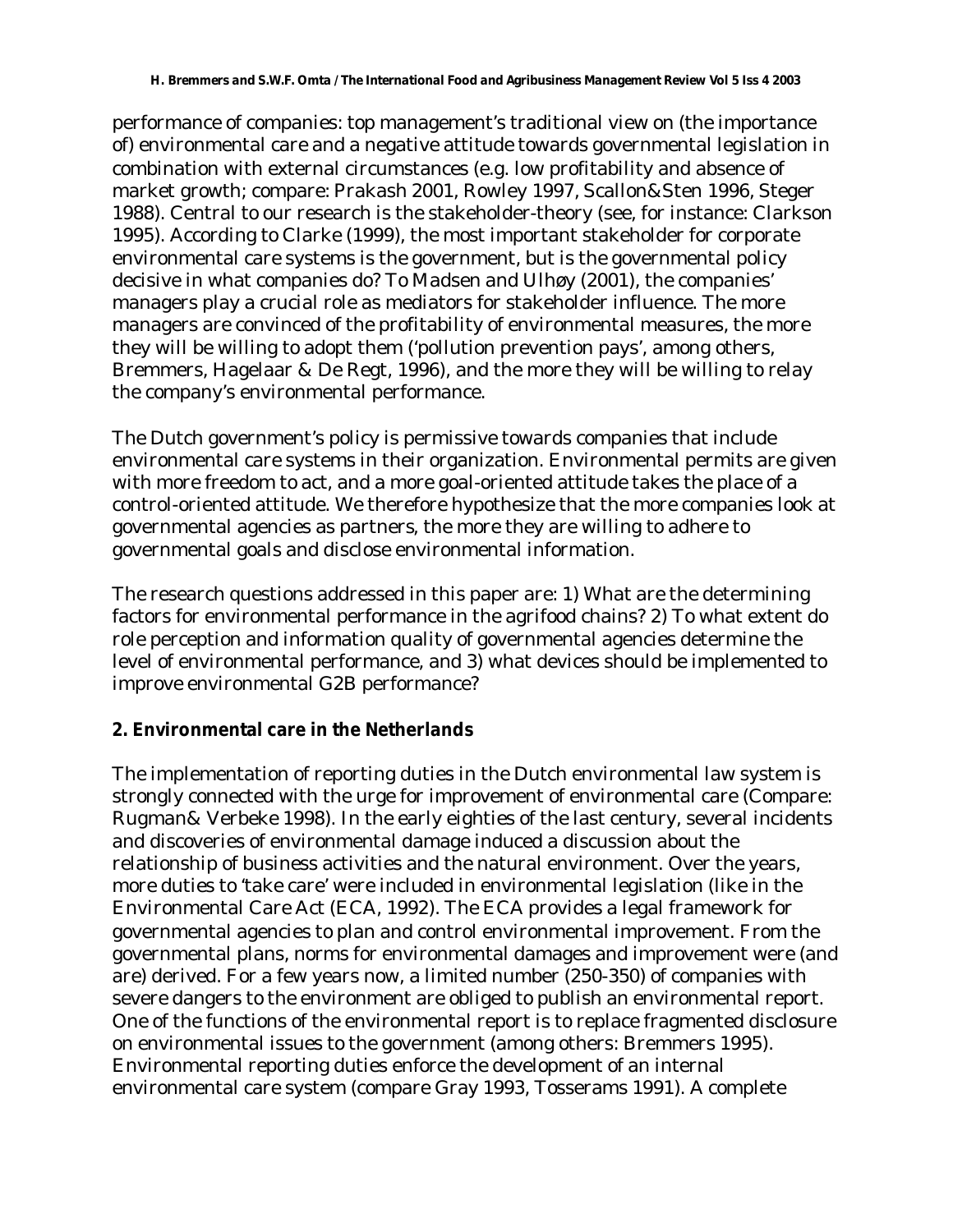system consists of the following elements: commitment (declaration of intent by the management, program of actions), compliance, control (regular measurements of output, administration and auditing) and communication (both internally and externally; Bremmers 1995). The enhancement of self-regulating capabilities is stimulated by Dutch environmental legislation. Actually, a major part of the environmental report concerns the progress the organization makes in developing an environmental care system. Governmental principles that serve as a foundation for this are the 'polluter pays'-principle, internalization of environmental care, prevention at the source and usage of the best available techniques (compare: GRI 1999).

# **2.1 Environmental care levels**

In the present paper, we distinguish between three levels of internal environmental care and one level of chain management care: the level of sanitary oriented, process oriented, product oriented and chain oriented care. The levels of internal environmental care are comparable to the stages discerned by Van Koppen and Hagelaar (1998): the clean-up stage, the process-control stage and the product-focus stage. In the clean-up stage, no clear care system exists (see also: Braakhuis cs 1995, Kolk&Mauser 2002). The focus is on simple 'house-keeping'-measures. Legal prescriptions serve as a guideline for business policy. The aim is short-term improvement of business operations. In the process-control stage, environmental measures are integrated in the operational performance of the company. The product itself is not modified (compare: Huizingh 1989). In the product-focus stage, increasing attention is paid on product- and process redesign. Environmental reporting clarifies the position a company takes with respect to the environmental strategy it has adopted. It can accelerate the pace of environmental development by showing the benefits of environmental care ('pollution prevention pays') and public pressure to environmental neutrality. The level of chain management care includes the care for the physical flows as well as co-operation with the other partners in the supply chain.

Each level of environmental care is composed out of five variables. Each of the variables is measured using a 5-point Likert scale. Questions that were included in the care indexes are:

*Sanitation level; company profile: static, reactive and defensive*

- information collection as acute problems occur
- information gathering for obligatory reports
- information collection to check upon emissions
- environmental audit
- traceability of raw material

*Process oriented level; company profile: dynamic, controlling*

- Information collection to control internal processes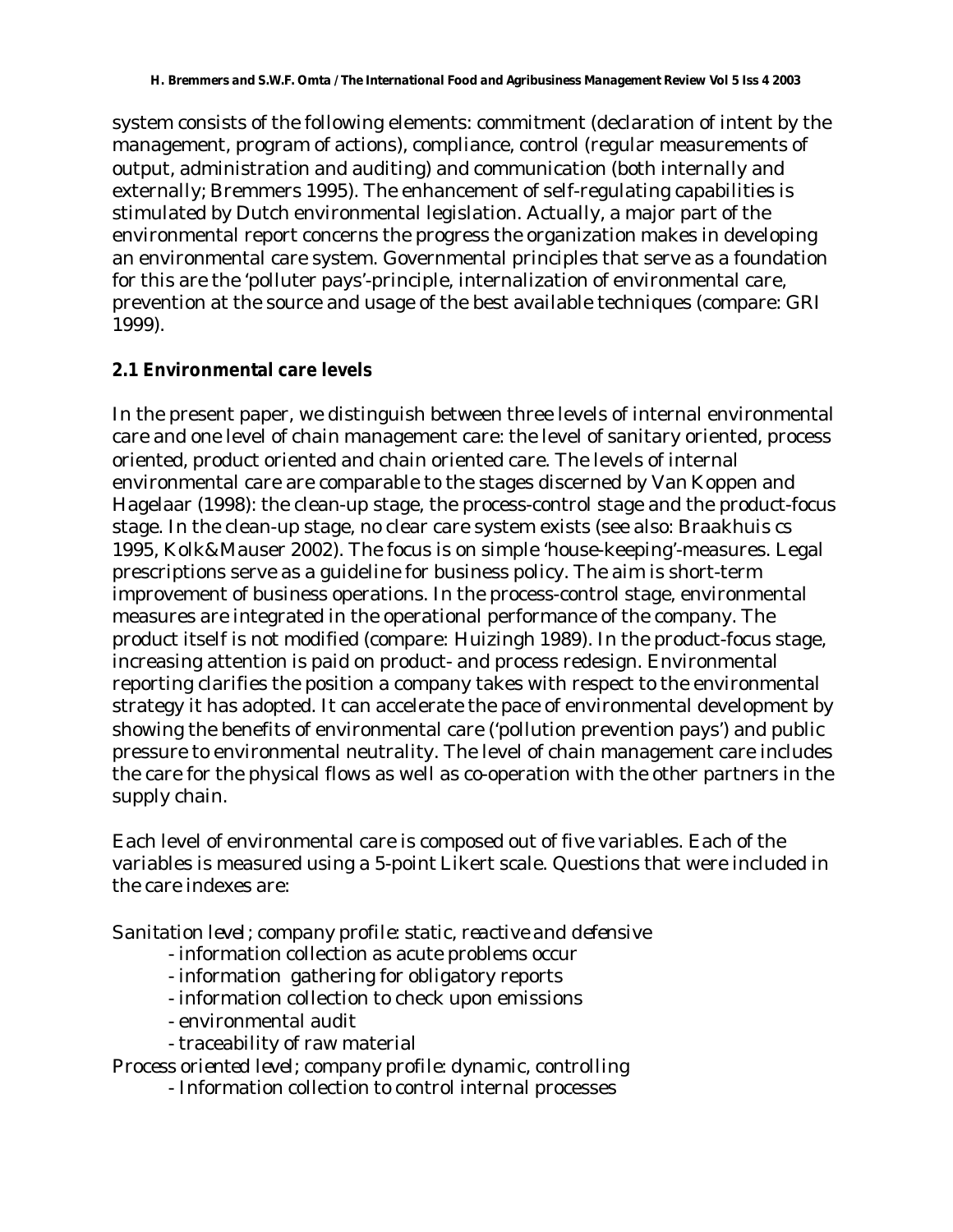- Environmental action programme available
- Education and information of personnel
- Measurements on a regular basis
- Traceability, focusing on business processes

*Product oriented level; company profile: internal organization and product focus*

- Information collection for internal environmental care
- Information collection for product redesign
- Environmental strategy/policy available
- Environmental information system/database available
- Regular internal reports

*Chain oriented level; company profile: external (stakeholder and chain) relations focus*

- Information collection for chain environmental care
- Information collection for exchange with suppliers/customers
- Traceability of environmental impacts in product chain
- Meetings with suppliers/customers on environmental issues
- External environmental reporting

## **3. Data Collection and Response**

Via the Dutch Chambers of Commerce, the addresses of 2,627 companies were acquired, being all the companies active in the agrifood industry with 5 employees or more. In 2002, to each company a standardized survey questionnaire, consisting of 135 precoded questions, was sent. Before the data collection started five experts validated the questionnaire. Their comments were incorporated into the questionnaire. In order to ensure uniform interpretation, definitions of the variables were included in the questionnaire. The questionnaire contained questions about the level of environmental care and the perceived quality of (G2B) environmental information exchange. 590 companies (a response rate of 23%) returned the questionnaires. About 100 questionnaires could not be used, so 492 questionnaires were analyzed using SPSS 11.0.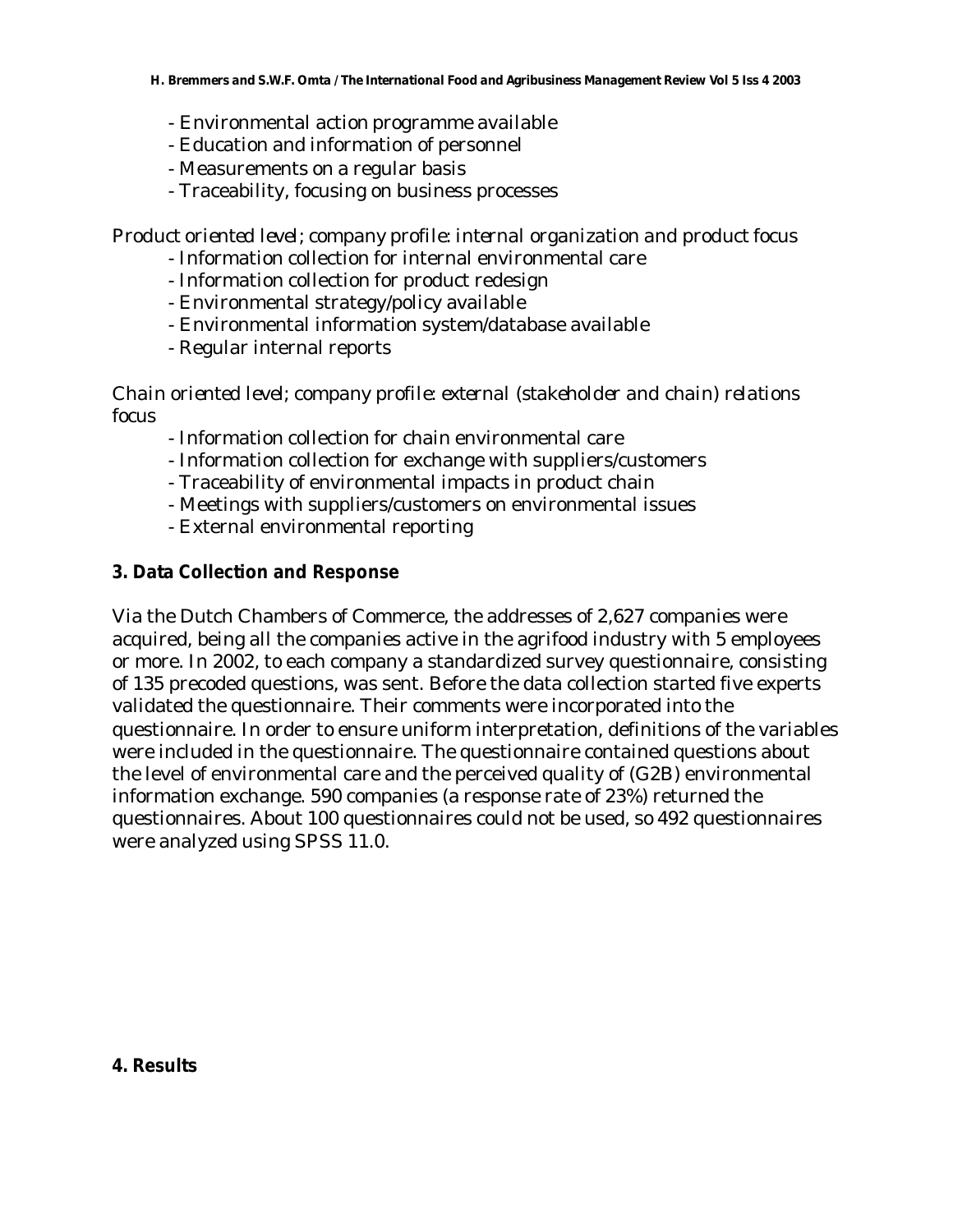

*Figure 1: Comparing the sample with the total agrifood population*

If we compare our sample with the total number of companies in the different categories as distinguished by the Dutch Chamber of commerce, we see that the figures almost overlap (see figure 1). We therefore assume, that the empirical findings, presented in this paper, are representative for the companies in the different categories of the Dutch agrifood industry. However, with respect to size (measured by means of number of employees) we have noticed a bias towards the bigger companies. Small-sized companies (sales  $2001 < \text{\textsterling}1$  mln) didn't respond equal to their representation in the sector. A major cause is (to our guess) that environmental care has only limited connection to business continuity, combined with the lack of professional staff to fill in the form. By excluding the small companies when needed, the sample is made representative for the population of the bigger companies in the agrifood industry.

## **4.1 Environmental care system and reporting**

Table 1 shows, that about one-quarter of the companies indicate to have an environmental care system in place that includes an environmental strategy, audits and regular measures of environmental impacts, that are reported internally to the company's top management and the employees. About one-fifth of the company's has education and training programs and environmental actions programs to train the employees how to deal with environmental risks. However, only 15% of the companies have an elaborate information system, cq environmental database and reports externally on a regular basis.

**Table 1:** Elements included in environmental care system (N = 492)

<sup>151 =</sup> meat; 152 = fish, 153 = vegetables & fruit, 154 = oil & fat, 155 = dairy, 156 = flour, 157 = animal feed, 158= other, 159=liquor (Dutch Chamber of Commerce categorization)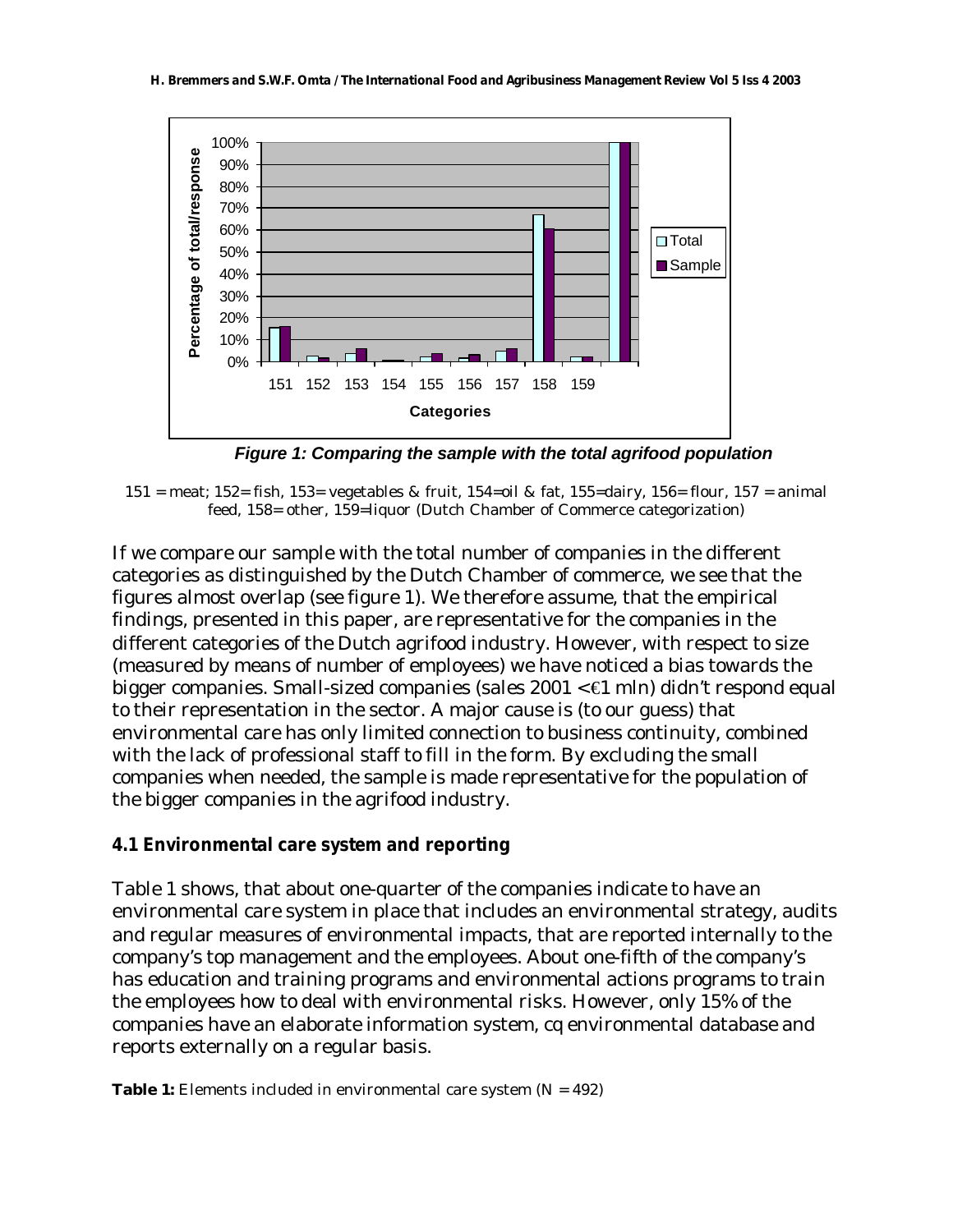| <b>Elements included</b>                  |        |  |  |
|-------------------------------------------|--------|--|--|
| Environmental strategy                    | 25.9 % |  |  |
| Environmental audit                       | 25.9   |  |  |
| Regular measures                          | 25.4   |  |  |
| Internal reporting                        | 21.0   |  |  |
| Education and training of personnel       | 20.2   |  |  |
| Environmental action program              | 18.0   |  |  |
| <b>External reporting</b>                 | 15.4   |  |  |
| Information system/environmental database | 14.7   |  |  |

These results are in line with the fact that nearly 85% of the companies in our sample indicate that they don't publish an external environmental report. Only 73 companies publish an environmental report, either directly or via the parent company (5.4%). Another 40 (8.2%) are working on it (see table 2).

**Table 2:** External environmental reporting in the Dutch agrifood industry( $N = 486 + 6$  missing values)

| Environmental report published by the company        | 57  | 11.7% |  |
|------------------------------------------------------|-----|-------|--|
| Environmental report published by the mother company | 16  | 3.7   |  |
|                                                      |     |       |  |
| Environmental report in development                  | 40  | 8.2   |  |
| Not necessary                                        | 373 | 76.7  |  |
| <b>Total</b>                                         | 486 | 100 % |  |

#### **Table 3:** Subjects included in environmental reports (N=73)

| <b>Subject</b>                               | Included in environmental report |  |
|----------------------------------------------|----------------------------------|--|
| Environmental facilities and measures        | 64.8%                            |  |
| Quantitative information on material streams | 64.8                             |  |
| Environmental policy                         | 53.6                             |  |
| Permits and covenants                        | 49.2                             |  |
| Investment level in environmental care       | 43.7                             |  |
| Environmental impact ratios                  | 40.8                             |  |
| Environmental performance indicators         | 22.5                             |  |
| Sustainability aspects                       | 11.3                             |  |
| Life cycle analyses                          | 5.7                              |  |
| Other subjects                               | 4.2                              |  |

We asked the 73 companies that currently report on environmental issues externally, which subjects are covered in their environmental report (see table 3). Nearly three-quarters of the companies provide information on environmental facilities and measures, as well as quantitative information on material streams. About half of the companies provide information on legal aspects, permits and covenants, while about 40% is clear about the investment level and the environmental impact ratios. Nearly one-quarter provide information on the environmental performance indicators used. A minority of the companies informs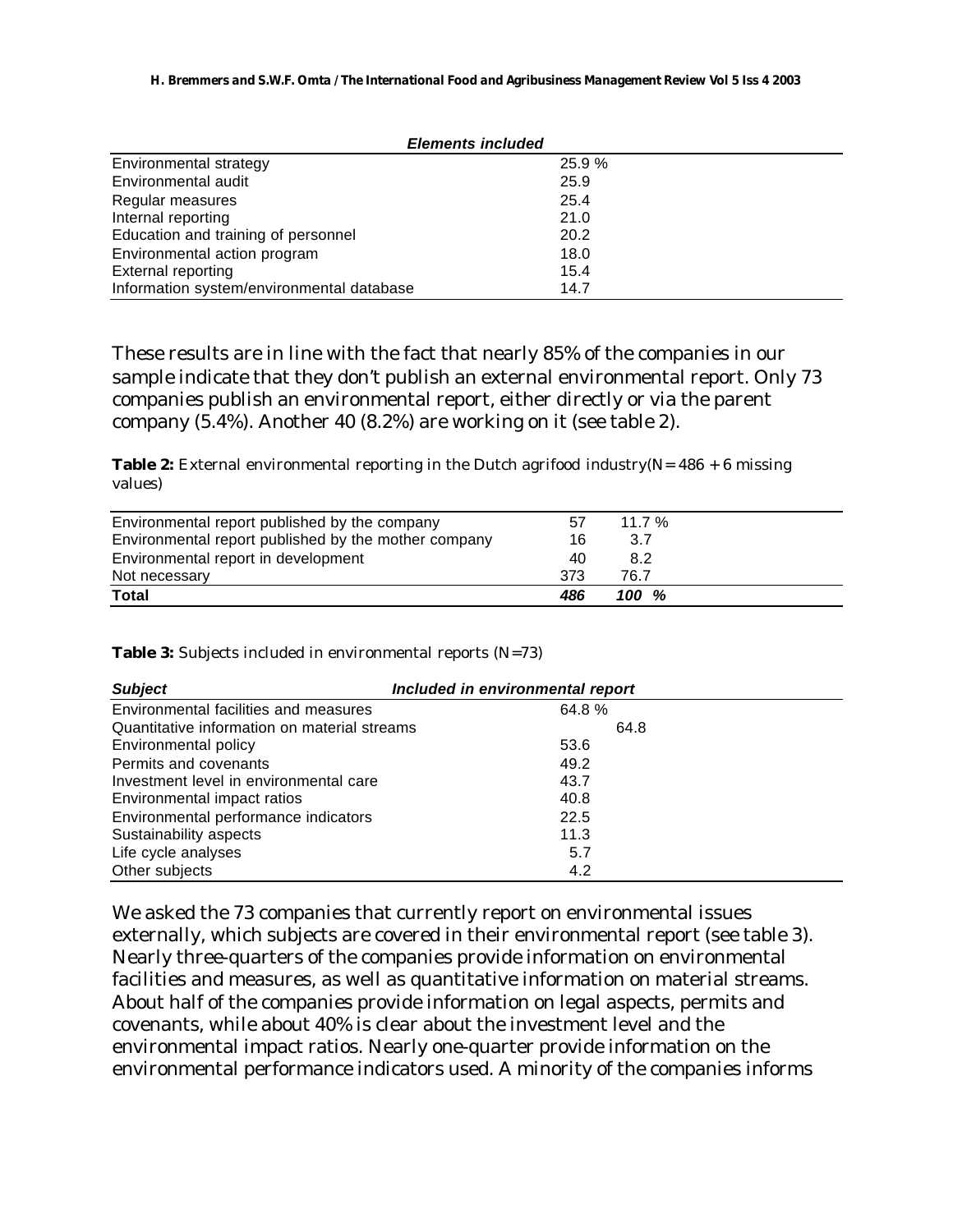about sustainability aspects, and provides data about the results of life cycle analyses of their products.



**4.3 Determining factors for environmental care and information performance levels**

**Figure 2:** Different levels of environmental care (sanitation, product, process, chain and total care level (5-point Likert scale) versus annual sales volume in Euros ( $> 1$  mln euro, N = 286)

Figures 2 and 3 show, that the levels of environmental care are still very low in the agrifood industry, even in the bigger companies with an annual sales volume of over 1 million Euro. The level of care increases as the size of the companies increase, but the total care level does not go above 2.5 at a 5-point Likert scale. Interestingly, the hight of the level of environmental care seem to drop in the category 50-100 mln (N=25) and then rises again. This results can at least partly be explained by the fact that this category contains relatively many companies from the category slaughtering and meat processing. While t-tests indicate, that there is no significant difference in care performance between this category and the other categories, they perform relatively better on sanitary oriented and worse on product oriented and chain oriented care. Probably, given the abundant amount of sanity oriented regulations -such as HACCP, and ISO-, sanitary oriented care might be most synergetic to accepted business practices in this category, while product oriented and chain oriented environmental care are not considered as urgent, given the stage of 'internal orientedness' of companies in the 'differentiation stage' of their corporate development.

We found a high and significant Spearman correlation between environmental care and information performance  $(.684, P2$ -tailed < .01, N=57). If we concentrate at the 73 companies that report externally, we still see that both the environmental care

Sales in euros (2001)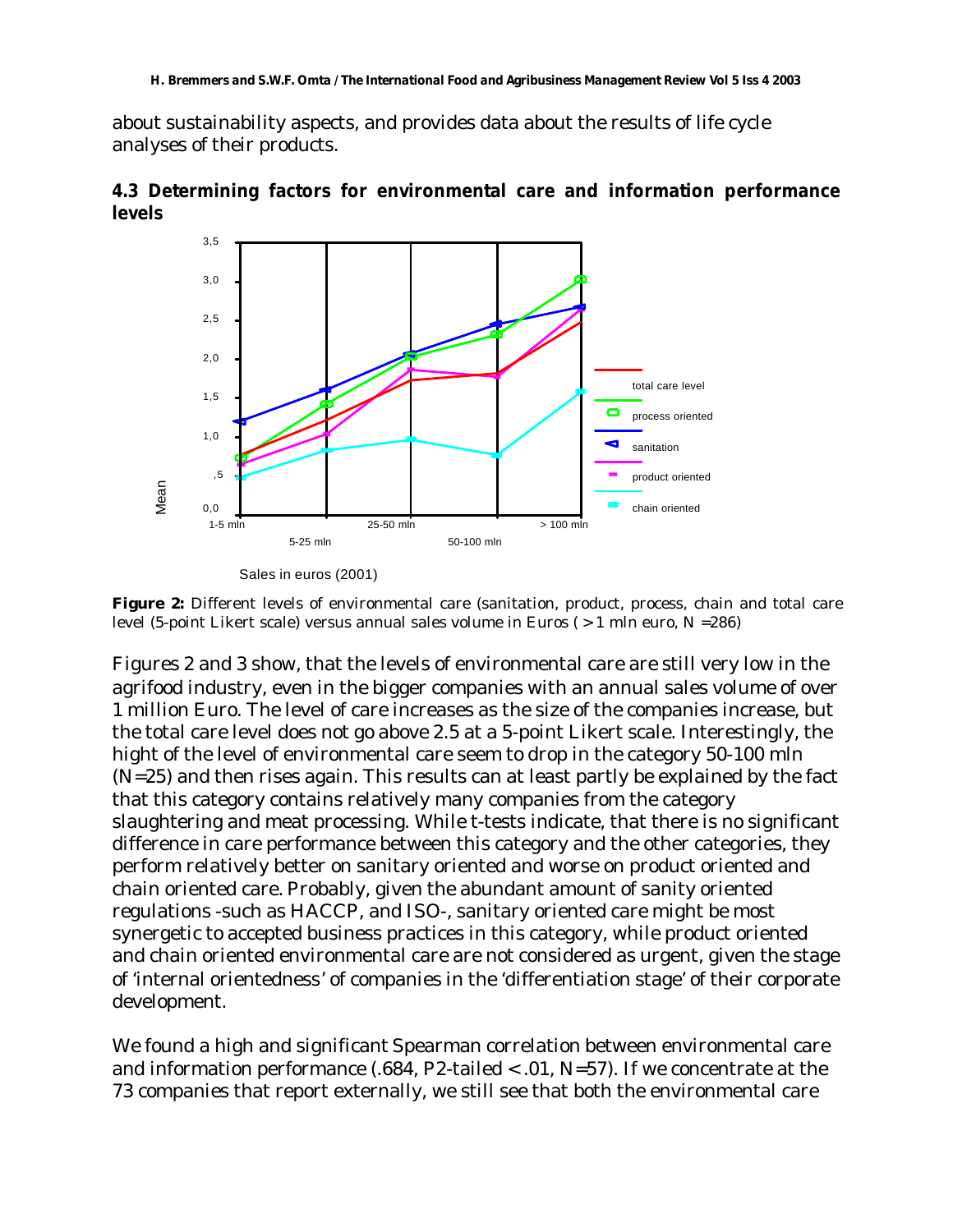level of performance are, as well as the environmental information performance is still quite low in the agrifood industry. Further analysis on explaining the environmental performance level (using independent t-tests, ANOVA, factorial analysis and multiple regression) has led to the conclusion, that one of the most important explanatory factors for the environmental care level of a company is the level of prioritization of environmental care by the top management. The present study could not find evidence that structural factors, like competition in the market or effectiveness of governmental environmental communication, could explain the total care level of a company. With a composite variable (including clearness of rules, subsidies, uncertainty perception etc.) the company's perception of the quality of governmental communication was measured. When this measure was correlated with total care level the Spearman's rank correlation appears was relatively low (.208). The existence of intermediary institutions (branch organizations, chainleaders) seem to influence the total care level positively . In addition, B-2-Bcompanies, that are entangled in a business network  $(N=88)$ , reach significantly higher levels of environmental care than companies that sell solely to consumers (N=199; mean levels .5028 vs. 1.5289, p < 0.01, two-tailed).



**Figure 3:** Total environmental care, information performance and total performance level versus annual sales volume of companies that report externally (N=73)

*Note: 'care level' denotes the score on development of environmental care system, while info performance denotes the level of development (information included etc.) of environmental reporting. Total performance is defined as the sum of these two.*

We asked the companies to assess the governmental role with respect to the promotion of environmental care within the companies (ranging from obstructive to proactive) and correlated this with the performance with respect to environmental care. Interestingly, no correlation at all was found for this factor (P2-tailed .072,  $N =$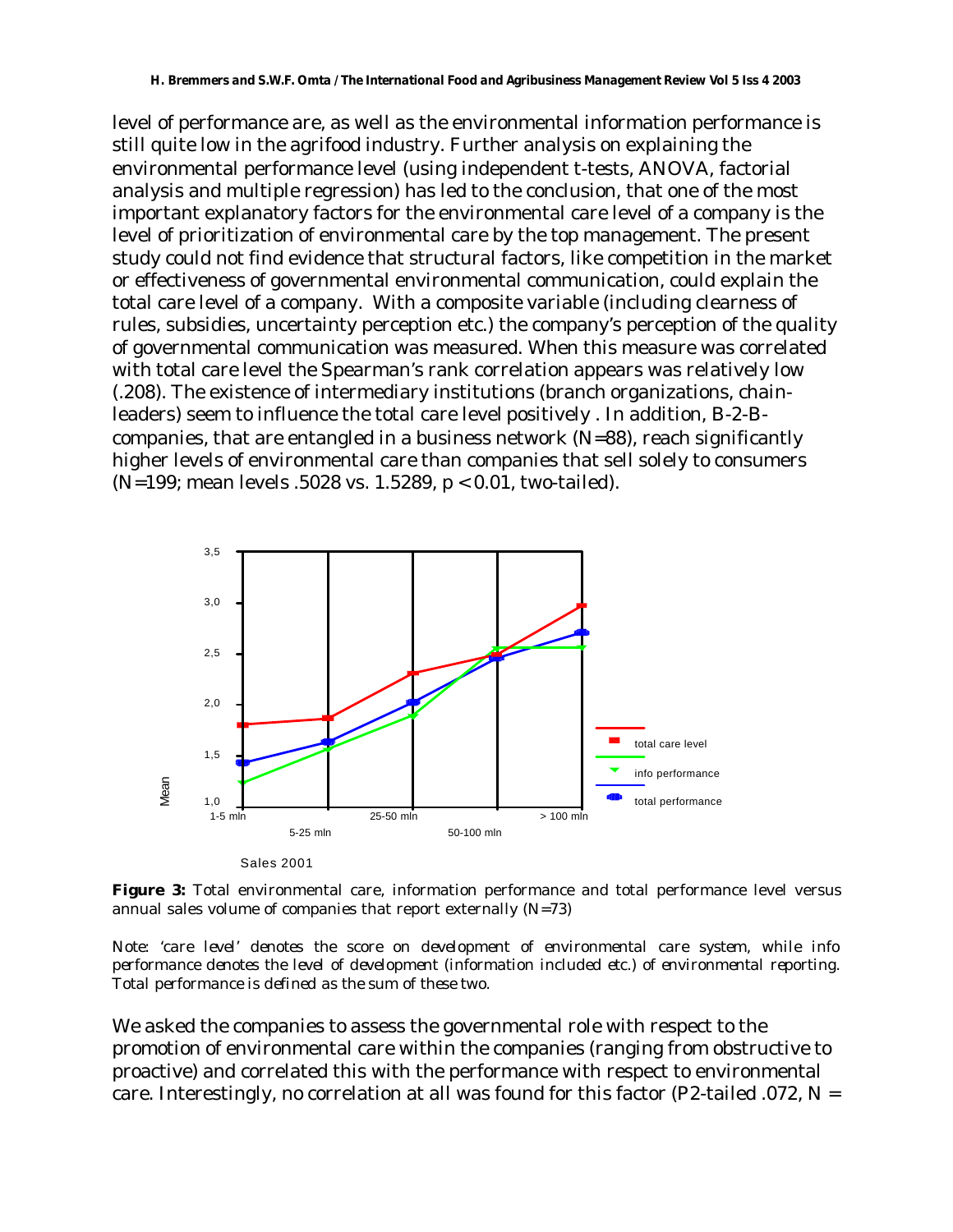258, not significant). In contrast to our hypothesis, it seems that the environmental care level is for a significant part independent from the positive or negative perception by the company's management about the governmental role perception and perception of communication on environmental care.

#### **4.2 Possibilities for improvement of environmental reporting using ICT**

We assessed the significance of four possible innovations to improve the environmental reporting using ICT for 92 companies (with annual sales volumes > 50 mln Euro in 2001). We proposed 4 possible innovations in the information architecture:

- environmental permits for the chain in total in stead of individual business units;
- environmental reports for the companies in the chain in total, in stead of environmental permits per business unit;
- integration of obligatory reports from a chain focus;
- electronic environmental reporting.

We measured preferences on a 5-point Likert scale (no improvement at all – very much of improvement). The data that are included in figure 4 show, that the innovation oriented to internal environmental care, namely electronic reporting is preferred by most of the companies, while the improvements suggested at chain care level score significantly lower.



sales in euros (2001)

**Figure 4:** Preference of innovations to improve environmental reporting versus annual sales volume (companies > 5 million Euro, N=92)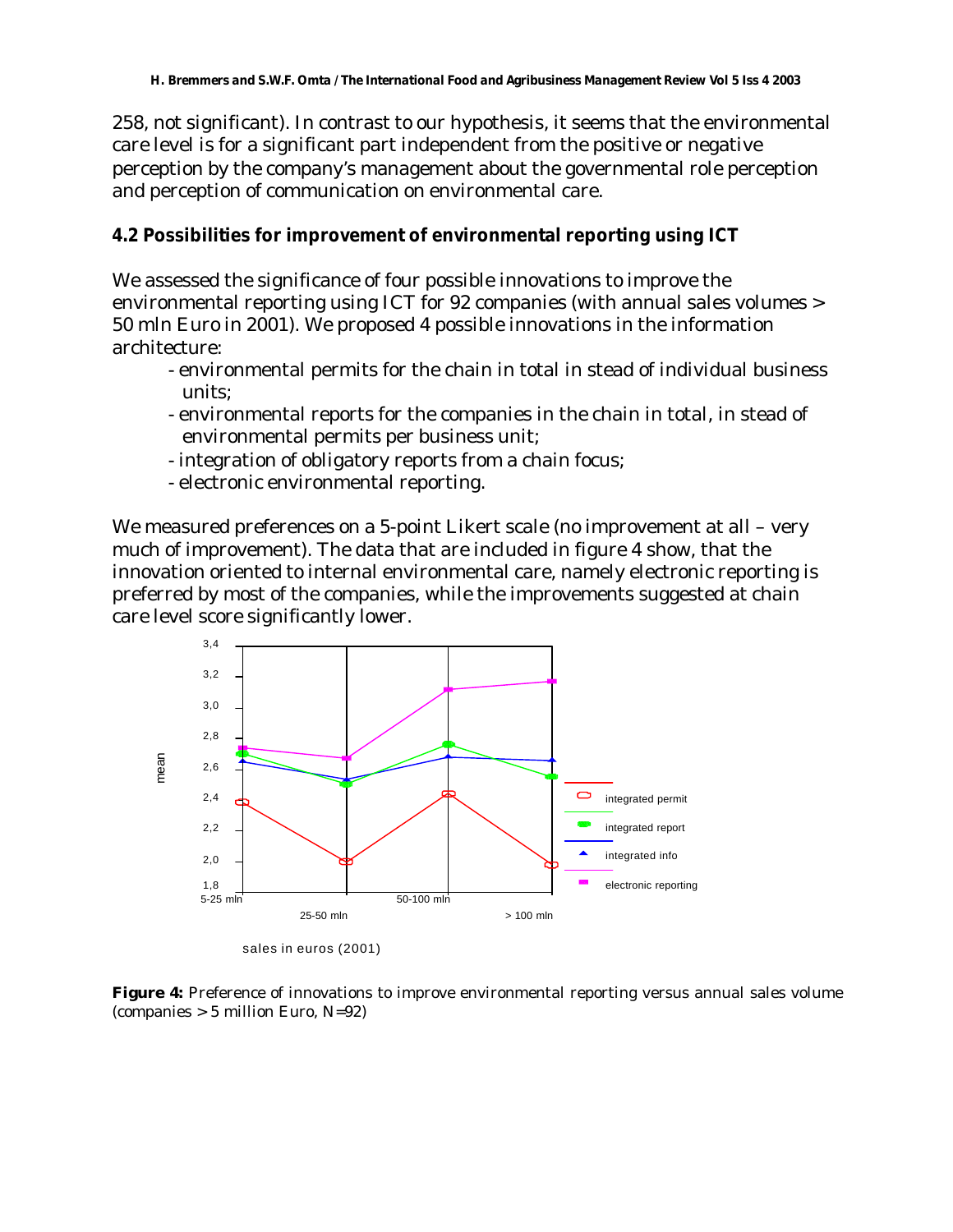#### **5. Conclusions**

The overall level of environmental care is still not very high in the Dutch agrifood industry. Even the 73 companies, that provide external reports, do not score higher than 3.0 on a 5-point Likert scale, with respect to environmental (total) performance. Probably, external circumstances, such as low profitability and high competition, prevent companies from being very pro-active in implementing environmental care systems. Although, as expected, the level of environmental care improves as companies become bigger, there is an interesting dip at the level of companies with an annual sales volume of 50-100 million Euro. Looking deeper into the data, we conclude that in this category we find relatively many companies from the category slaughtering and meat processing. Probably, given the abundant amount of sanity oriented regulations -such as HACCP, and ISO- sanitary oriented care might be most synergetic to accepted business practices and developed competences (Hart, 1995) in this category. The results show, that in contrast to our hypothesis, the positive or negative attitude of the company's management towards governmental regulation is not decisive for the level of environmental care that is reached by the company. It seems much more important that companies are entangled in a network of intermediary institutions (branch organizations, covenants, chain leaders etc.). It looks like that these mediator organizations are very instrumental in 'translating' the governmental 'message' to the companies. It is therefore recommended that, governmental agencies to be effective should concentrate more on the informational role of the mediators than on putting more effort on convincing the companies themselves. The companies choose the internalcare-system –related improvement of electronic reporting as the most promising instrument to improve the G2B communication. Although it is obvious that this is the innovation that is most easy to implement, it shows that the companies still have a way to go towards chain oriented care systems.

#### **Acknowledgements**

The study was supported by a grant of the Dutch Ministry for the Environment as well as KLICT. The authors are grateful for the useful suggestions of the representatives of the Ministry as well as representatives from private organizations with stakes in food industry and agribusiness. The questionnaire survey was conducted with the help of M. Smit and G. Hagelaar of the Department of Business Administration of Wageningen University.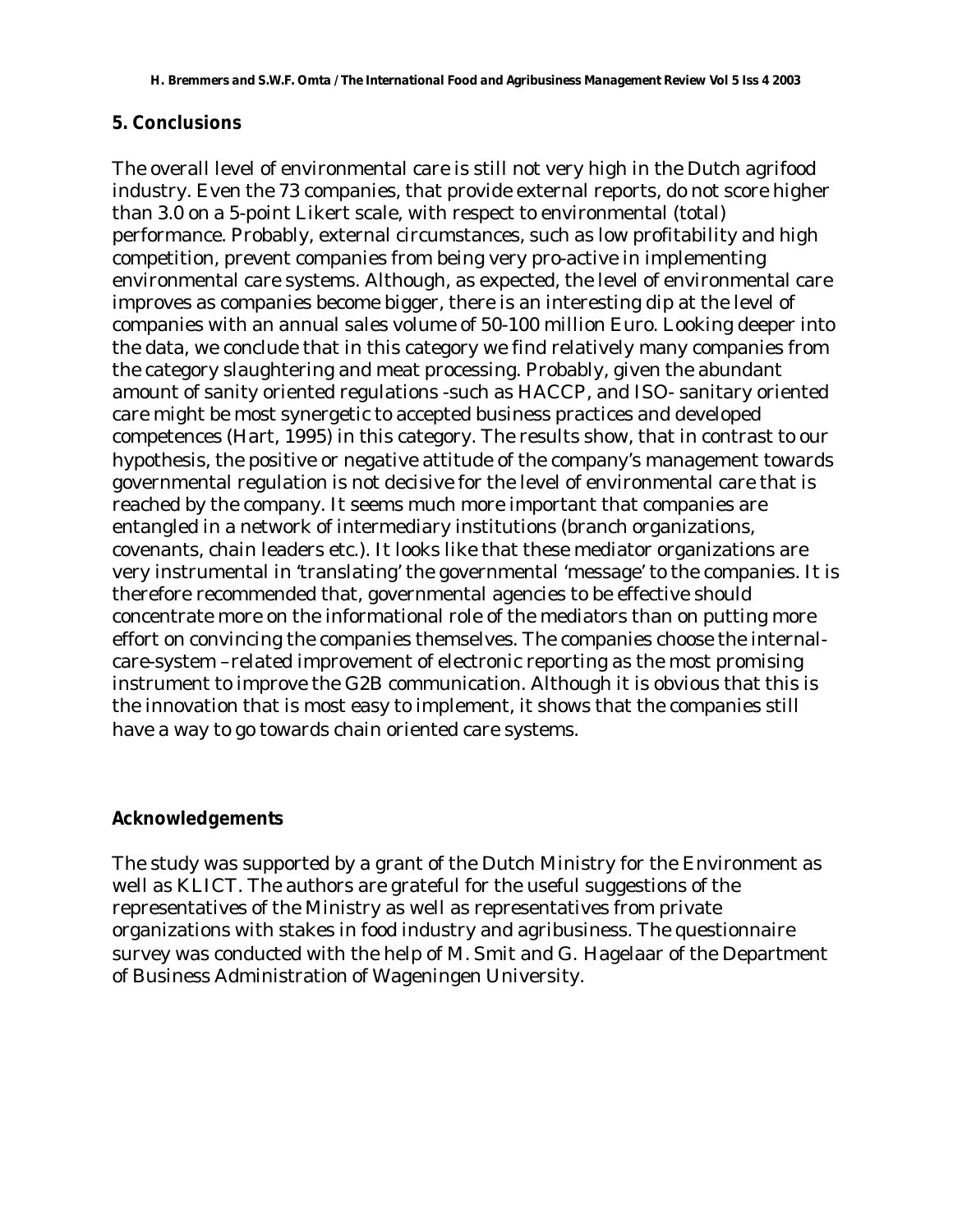#### **References**

Braakhuis, F.L.M. M. Gijtenbeek en W.A. Hafkamp (red.),1995.

- Milieumanagement: van kosten naar baten. Alphen a/d Rijn: Samson H.D. Tjeenk Willink.
- Bremmers, H.J. G. Hagelaar and M.C. de Regt, 1996. "Bedrijfssituatie en milieuzorg." Milieu: 12-19.
- Bremmers, H.J. 1995. Milieuschade en financieel verslag. Deventer: Samson.
- Clarkson, M.B.E. 1995. "A stakeholder framework for analyzing and evaluating corporate social performance". Academy Management review: 92-117.
- Clarke, S. and N. Roome 1999. "Sustainable business: learning-action networks as organizational settings." Business Strategy and the environment: 296-310.
- DiMaggio, P. and W. Powell 1983. "The iron cage revisited: institutional isomorphism and collective rationality in organizational fields." American Sociological review, 48: 147-160.
- Environmental Care Act. The Hague: Memorie van toelichting, TK 1995-1996 24 572 nr.3.
- Gray, R.H, 1993. "Environmental accounting and reporting in the United Kingdom – recent developments and trends". Nivra: Milieu en accountant.
- Koppen, C.S.A. van, and J.L.F. Hagelaar 1998. "Milieuzorg als strategische keuze". Bedrijfskunde, 70: 45-51.
- Huizingh, D. 1989. "Cleaner technologies through process modifications, material substitutions and ecologically based ethical values." UNEP Industry and Environment: 4-10.
- Hart, S.L. 1995. "A natural-resource-based view of the firm." Academy of Management Review, 20: 986-1004.
- Kolk, A. and A. Mauser 2002. "The evolution of environmental management: from stage models to performance evaluation." Business strategy and the environment, 11: 14-31.
- Koppen, C.S.A. van and J.L.F. Hagelaar 1998. "Milieuzorg als strategische keuze: van bedrijfsspecifieke situatie naar milieuzorgsystematiek." Bedrijfskunde: nr. 1.